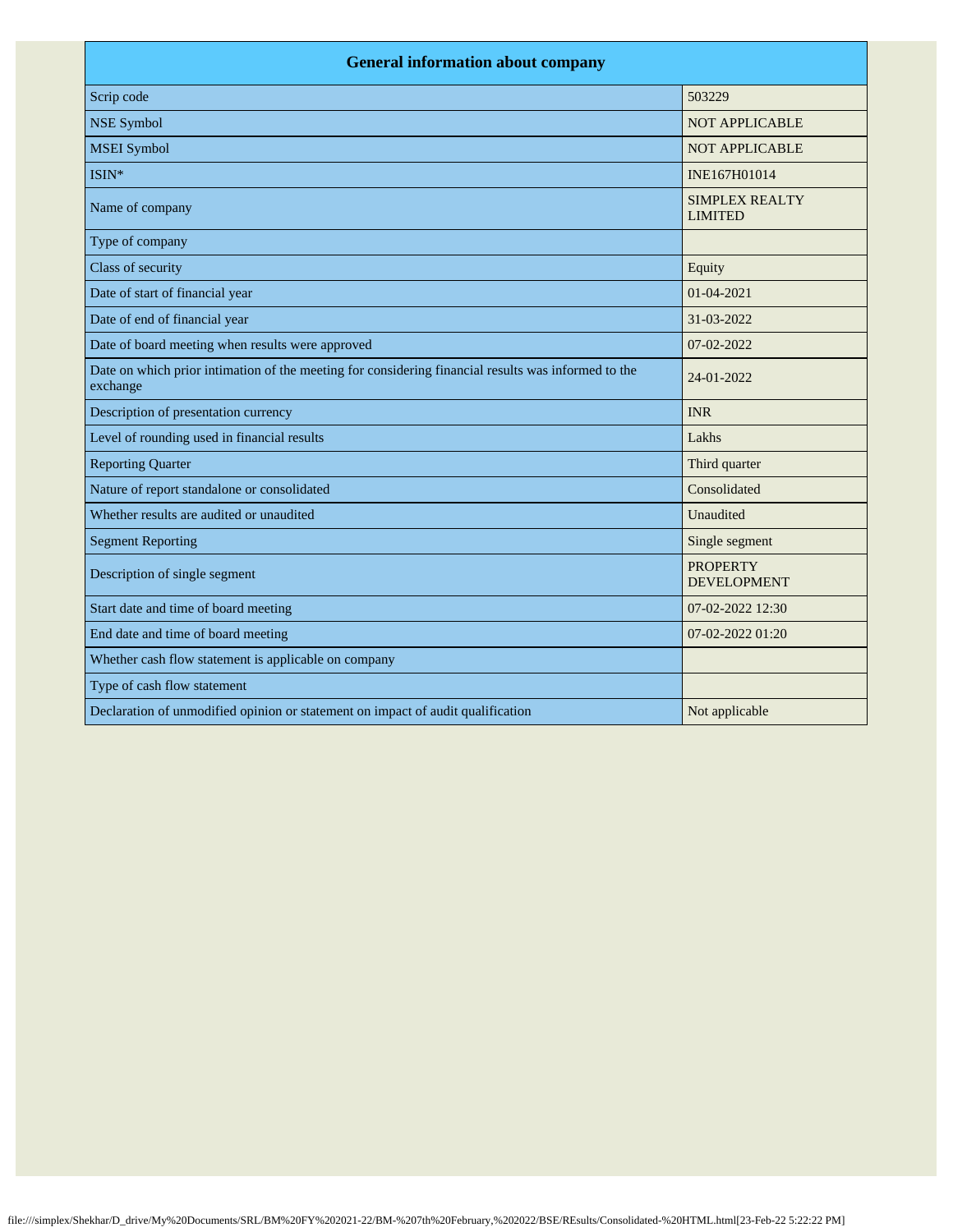| <b>Financial Results - Ind-AS</b> |                                                                                                                                                                                               |                                          |                                                               |
|-----------------------------------|-----------------------------------------------------------------------------------------------------------------------------------------------------------------------------------------------|------------------------------------------|---------------------------------------------------------------|
|                                   | <b>Particulars</b>                                                                                                                                                                            | 3 months/ 6 months ended<br>(dd-mm-yyyy) | Year to date figures for current period<br>ended (dd-mm-yyyy) |
| A                                 | Date of start of reporting period                                                                                                                                                             | $01 - 10 - 2021$                         | 01-04-2021                                                    |
| <sub>B</sub>                      | Date of end of reporting period                                                                                                                                                               | 31-12-2021                               | 31-12-2021                                                    |
| $\overline{C}$                    | Whether results are audited or unaudited                                                                                                                                                      | Unaudited                                | Unaudited                                                     |
| D                                 | Nature of report standalone or consolidated                                                                                                                                                   | Consolidated                             | Consolidated                                                  |
| Part<br>L                         | Blue color marked fields are non-mandatory. For Consolidated Results, if the company has no figures for 3 months / 6<br>months ended, in such case zero shall be inserted in the said column. |                                          |                                                               |
| $\mathbf{1}$                      | <b>Income</b>                                                                                                                                                                                 |                                          |                                                               |
|                                   | Revenue from operations                                                                                                                                                                       | 21.9                                     | 177.65                                                        |
|                                   | Other income                                                                                                                                                                                  | 140.98                                   | 423.64                                                        |
|                                   | <b>Total income</b>                                                                                                                                                                           | 162.88                                   | 601.29                                                        |
| $\overline{2}$                    | <b>Expenses</b>                                                                                                                                                                               |                                          |                                                               |
| (a)                               | Cost of materials consumed                                                                                                                                                                    | $\mathbf{0}$                             | 102.36                                                        |
| (b)                               | Purchases of stock-in-trade                                                                                                                                                                   | $\Omega$                                 | $\mathbf{0}$                                                  |
| (c)                               | Changes in inventories of finished goods, work-in-<br>progress and stock-in-trade                                                                                                             | $\overline{0}$                           | $\overline{0}$                                                |
| (d)                               | Employee benefit expense                                                                                                                                                                      | 71.13                                    | 202.77                                                        |
| (e)                               | Finance costs                                                                                                                                                                                 | 2.16                                     | 8                                                             |
| (f)                               | Depreciation, depletion and amortisation expense                                                                                                                                              | 4.17                                     | 12.3                                                          |
| (f)                               | <b>Other Expenses</b>                                                                                                                                                                         |                                          |                                                               |
| $\mathbf{1}$                      | <b>Other Expenses</b>                                                                                                                                                                         | 51.69                                    | 121.34                                                        |
| 10                                |                                                                                                                                                                                               |                                          |                                                               |
|                                   | <b>Total other expenses</b>                                                                                                                                                                   | 51.69                                    | 121.34                                                        |
|                                   | <b>Total expenses</b>                                                                                                                                                                         | 129.15                                   | 446.77                                                        |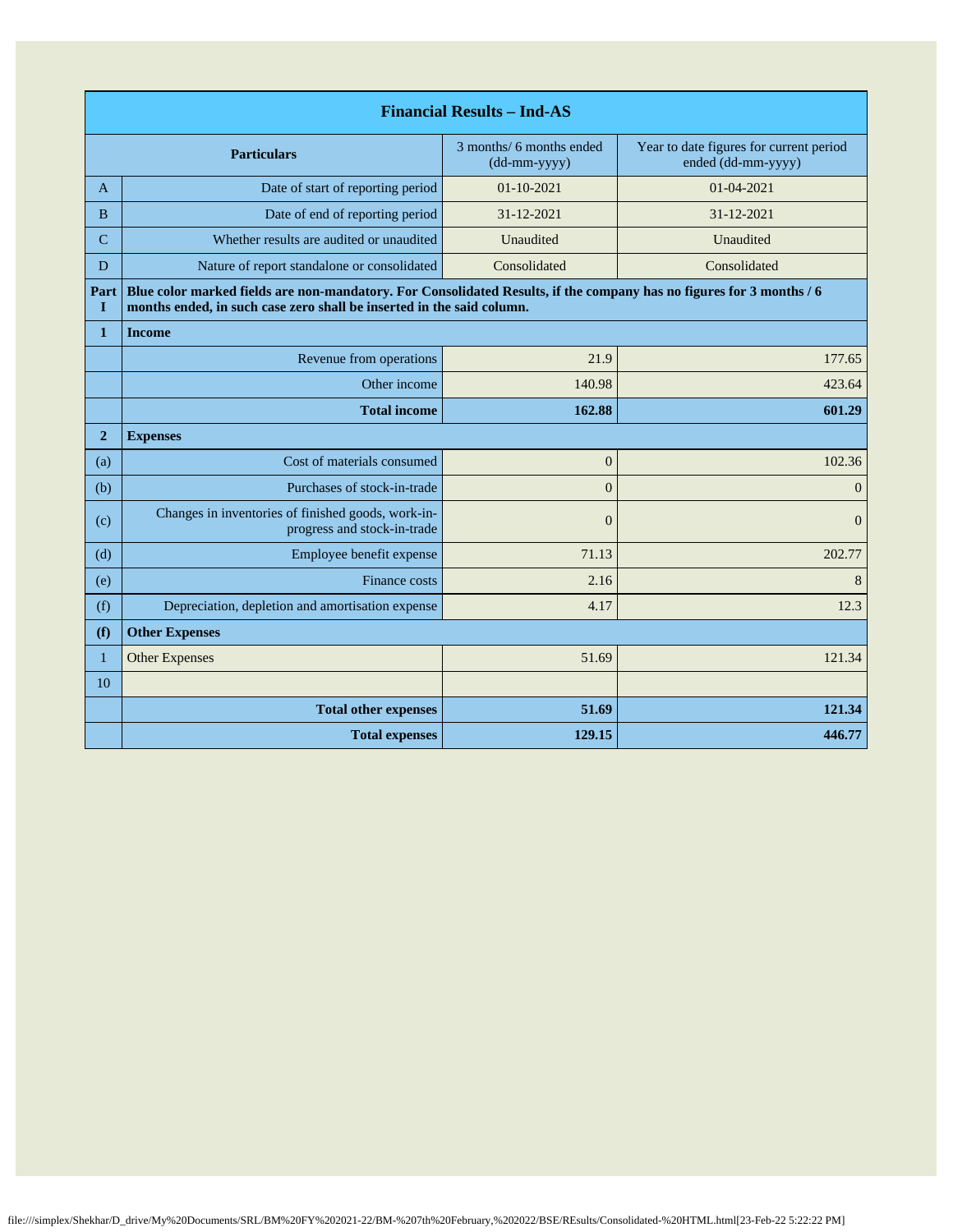| <b>Financial Results - Ind-AS</b> |                                                                                                                                                                                               |                                          |                                                               |  |
|-----------------------------------|-----------------------------------------------------------------------------------------------------------------------------------------------------------------------------------------------|------------------------------------------|---------------------------------------------------------------|--|
|                                   | <b>Particulars</b>                                                                                                                                                                            | 3 months/ 6 months<br>ended (dd-mm-yyyy) | Year to date figures for current<br>period ended (dd-mm-yyyy) |  |
| A                                 | Date of start of reporting period                                                                                                                                                             | $01 - 10 - 2021$                         | $01 - 04 - 2021$                                              |  |
| <sub>B</sub>                      | Date of end of reporting period                                                                                                                                                               | 31-12-2021                               | $31 - 12 - 2021$                                              |  |
| $\mathcal{C}$                     | Whether results are audited or unaudited                                                                                                                                                      | Unaudited                                | Unaudited                                                     |  |
| D                                 | Nature of report standalone or consolidated                                                                                                                                                   | Consolidated                             | Consolidated                                                  |  |
| Part<br>п                         | Blue color marked fields are non-mandatory. For Consolidated Results, if the company has no figures for 3 months / 6<br>months ended, in such case zero shall be inserted in the said column. |                                          |                                                               |  |
| 3                                 | Total profit before exceptional items and tax                                                                                                                                                 | 33.73                                    | 154.52                                                        |  |
| $\overline{4}$                    | <b>Exceptional</b> items                                                                                                                                                                      | $\overline{0}$                           | $\overline{0}$                                                |  |
| 5                                 | <b>Total profit before tax</b>                                                                                                                                                                | 33.73                                    | 154.52                                                        |  |
| 7                                 | <b>Tax expense</b>                                                                                                                                                                            |                                          |                                                               |  |
| 8                                 | Current tax                                                                                                                                                                                   | 5.17                                     | 14.33                                                         |  |
| 9                                 | Deferred tax                                                                                                                                                                                  | 2.52                                     | 22.49                                                         |  |
| 10                                | <b>Total tax expenses</b>                                                                                                                                                                     | 7.69                                     | 36.82                                                         |  |
| 11                                | Net movement in regulatory deferral account balances related to<br>profit or loss and the related deferred tax movement                                                                       | $\boldsymbol{0}$                         | $\overline{0}$                                                |  |
| 14                                | Net Profit Loss for the period from continuing operations                                                                                                                                     | 26.04                                    | 117.7                                                         |  |
| 15                                | Profit (loss) from discontinued operations before tax                                                                                                                                         | $\overline{0}$                           | $\overline{0}$                                                |  |
| 16                                | Tax expense of discontinued operations                                                                                                                                                        | $\theta$                                 | $\overline{0}$                                                |  |
| 17                                | Net profit (loss) from discontinued operation after tax                                                                                                                                       | $\Omega$                                 | $\Omega$                                                      |  |
| 19                                | Share of profit (loss) of associates and joint ventures accounted for<br>using equity method                                                                                                  | $-1.03$                                  | 7.95                                                          |  |
| 21                                | Total profit (loss) for period                                                                                                                                                                | 25.01                                    | 125.65                                                        |  |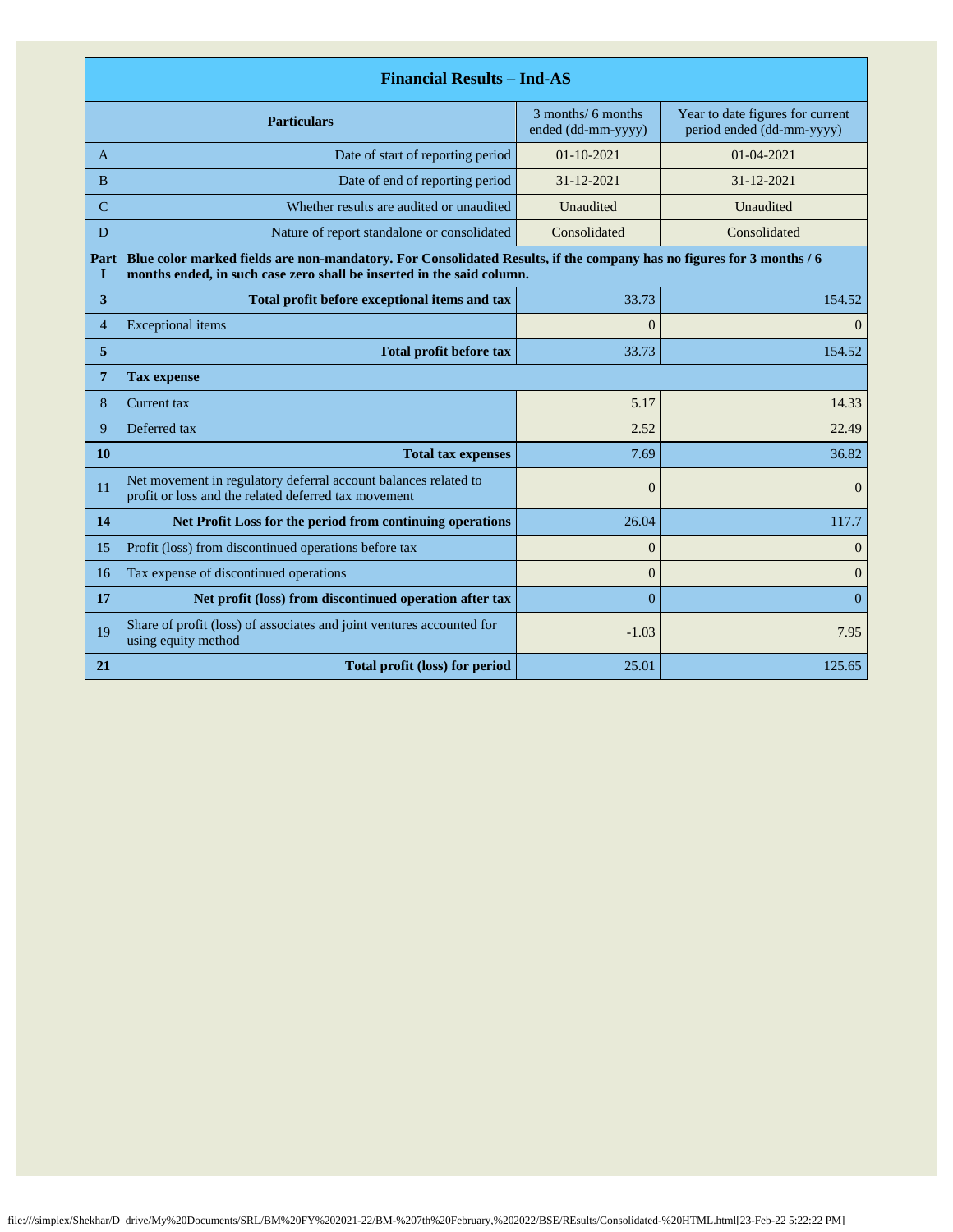| <b>Financial Results - Ind-AS</b> |                                                                                 |                                                |                                                               |
|-----------------------------------|---------------------------------------------------------------------------------|------------------------------------------------|---------------------------------------------------------------|
|                                   | <b>Particulars</b>                                                              | 3 months/ 6 month ended (dd-<br>$mm$ -yyyy $)$ | Year to date figures for current period ended<br>(dd-mm-yyyy) |
| A                                 | Date of start of reporting period                                               | $01 - 10 - 2021$                               | 01-04-2021                                                    |
| B                                 | Date of end of reporting period                                                 | $31 - 12 - 2021$                               | $31 - 12 - 2021$                                              |
| C                                 | Whether results are audited or unaudited                                        | Unaudited                                      | Unaudited                                                     |
| D                                 | Nature of report standalone or consolidated                                     | Consolidated                                   | Consolidated                                                  |
|                                   | <b>Other comprehensive income [Abstract]</b>                                    |                                                |                                                               |
|                                   | Amount of items that will not be reclassified to profit and loss                |                                                |                                                               |
|                                   | Total Amount of items that will not be reclassified to<br>profit and loss       |                                                |                                                               |
| $\overline{2}$                    | Income tax relating to items that will not be<br>reclassified to profit or loss | 1.8                                            | $-24.9$                                                       |
| 3                                 | Amount of items that will be reclassified to profit and loss                    |                                                |                                                               |
|                                   | Total Amount of items that will be reclassified to<br>profit and loss           |                                                |                                                               |
| $\overline{\mathbf{4}}$           | Income tax relating to items that will be reclassified<br>to profit or loss     | $-1.11$                                        | $-12.51$                                                      |
| 5                                 | <b>Total Other comprehensive income</b>                                         | $-0.69$                                        | 37.41                                                         |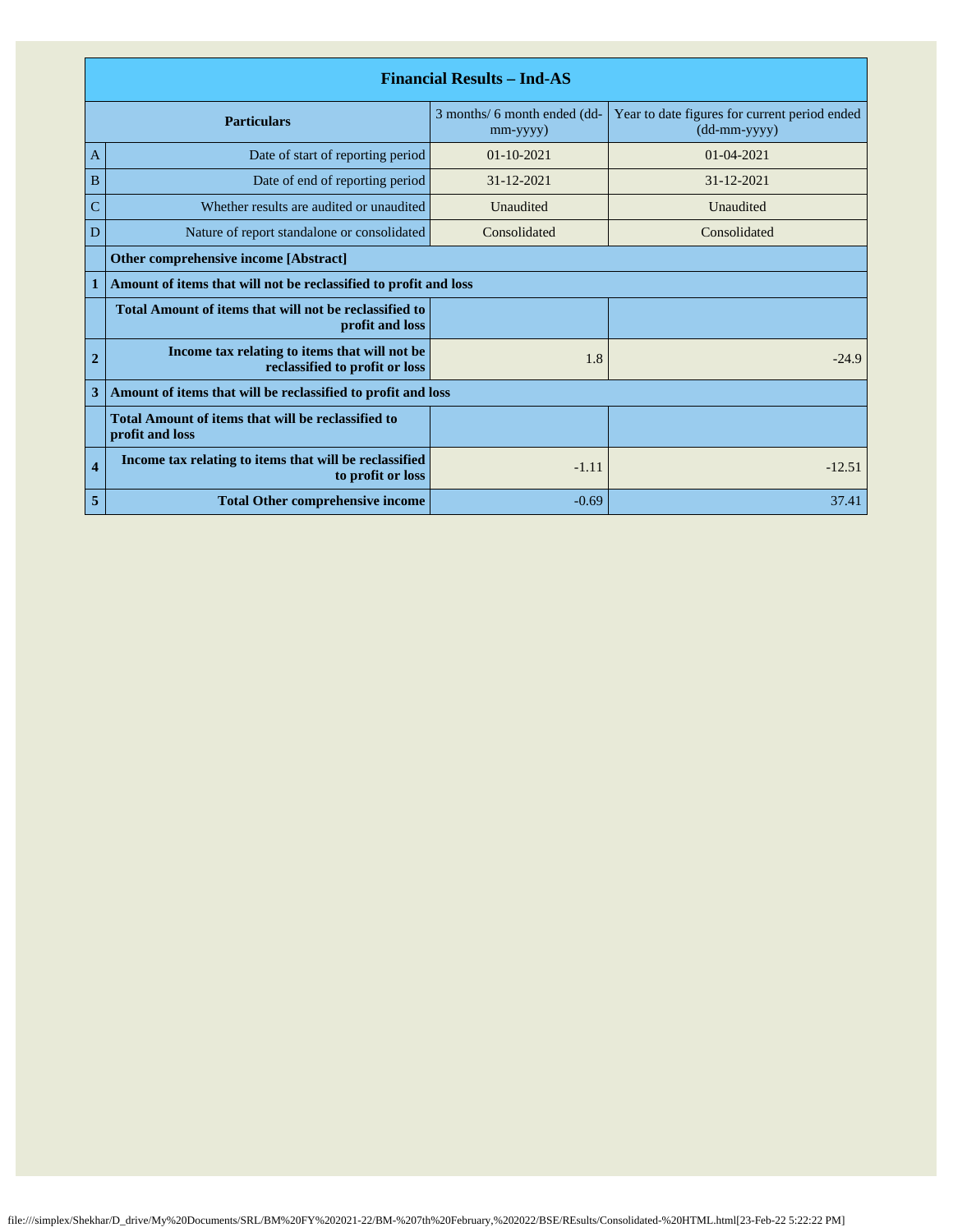|              | <b>Financial Results - Ind-AS</b>                                                                                                                                                             |                                          |                                                               |  |
|--------------|-----------------------------------------------------------------------------------------------------------------------------------------------------------------------------------------------|------------------------------------------|---------------------------------------------------------------|--|
|              | <b>Particulars</b>                                                                                                                                                                            | 3 months/ 6 months ended<br>(dd-mm-yyyy) | Year to date figures for current period<br>ended (dd-mm-yyyy) |  |
| A            | Date of start of reporting period                                                                                                                                                             | $01 - 10 - 2021$                         | 01-04-2021                                                    |  |
| B            | Date of end of reporting period                                                                                                                                                               | 31-12-2021                               | 31-12-2021                                                    |  |
| C            | Whether results are audited or unaudited                                                                                                                                                      | Unaudited                                | Unaudited                                                     |  |
| D            | Nature of report standalone or consolidated                                                                                                                                                   | Consolidated                             | Consolidated                                                  |  |
| Part<br>1    | Blue color marked fields are non-mandatory. For Consolidated Results, if the company has no figures for 3 months / 6<br>months ended, in such case zero shall be inserted in the said column. |                                          |                                                               |  |
| 23           | <b>Total Comprehensive Income for the period</b>                                                                                                                                              | 24.32                                    | 163.06                                                        |  |
| 24           | Total profit or loss, attributable to                                                                                                                                                         |                                          |                                                               |  |
|              | Profit or loss, attributable to owners of parent                                                                                                                                              | $\boldsymbol{0}$                         | $\mathbf{0}$                                                  |  |
|              | Total profit or loss, attributable to non-controlling interests                                                                                                                               | $\overline{0}$                           | $\mathbf{0}$                                                  |  |
| 25           | Total Comprehensive income for the period attributable to                                                                                                                                     |                                          |                                                               |  |
|              | Comprehensive income for the period attributable to owners of<br>parent                                                                                                                       | $\overline{0}$                           | $\mathbf{0}$                                                  |  |
|              | Total comprehensive income for the period attributable to<br>owners of parent non-controlling interests                                                                                       | $\boldsymbol{0}$                         | $\overline{0}$                                                |  |
| 26           | Details of equity share capital                                                                                                                                                               |                                          |                                                               |  |
|              | Paid-up equity share capital                                                                                                                                                                  | 299.14                                   | 299.14                                                        |  |
|              | Face value of equity share capital                                                                                                                                                            | 10                                       | 10                                                            |  |
| 27           | <b>Details of debt securities</b>                                                                                                                                                             |                                          |                                                               |  |
| 28           | Reserves excluding revaluation reserve                                                                                                                                                        |                                          |                                                               |  |
| 29           | <b>Earnings per share</b>                                                                                                                                                                     |                                          |                                                               |  |
| $\mathbf{i}$ | Earnings per equity share for continuing operations                                                                                                                                           |                                          |                                                               |  |
|              | Basic earnings (loss) per share from continuing operations                                                                                                                                    | 0.84                                     | 4.2                                                           |  |
|              | Diluted earnings (loss) per share from continuing operations                                                                                                                                  | 0.84                                     | 4.2                                                           |  |
| ii           | Earnings per equity share for discontinued operations                                                                                                                                         |                                          |                                                               |  |
|              | Basic earnings (loss) per share from discontinued operations                                                                                                                                  | $\boldsymbol{0}$                         | $\mathbf{0}$                                                  |  |
|              | Diluted earnings (loss) per share from discontinued operations                                                                                                                                | $\boldsymbol{0}$                         | $\mathbf{0}$                                                  |  |
| ii.          | <b>Earnings per equity share</b>                                                                                                                                                              |                                          |                                                               |  |
|              | Basic earnings (loss) per share from continuing and<br>discontinued operations                                                                                                                | 0.84                                     | 4.2                                                           |  |
|              | Diluted earnings (loss) per share from continuing and<br>discontinued operations                                                                                                              | 0.84                                     | 4.2                                                           |  |
| 30           | Debt equity ratio                                                                                                                                                                             |                                          |                                                               |  |
| 31           | Debt service coverage ratio                                                                                                                                                                   |                                          |                                                               |  |
| 32           | Interest service coverage ratio                                                                                                                                                               |                                          |                                                               |  |
| 33           | <b>Disclosure of notes on financial results</b>                                                                                                                                               |                                          |                                                               |  |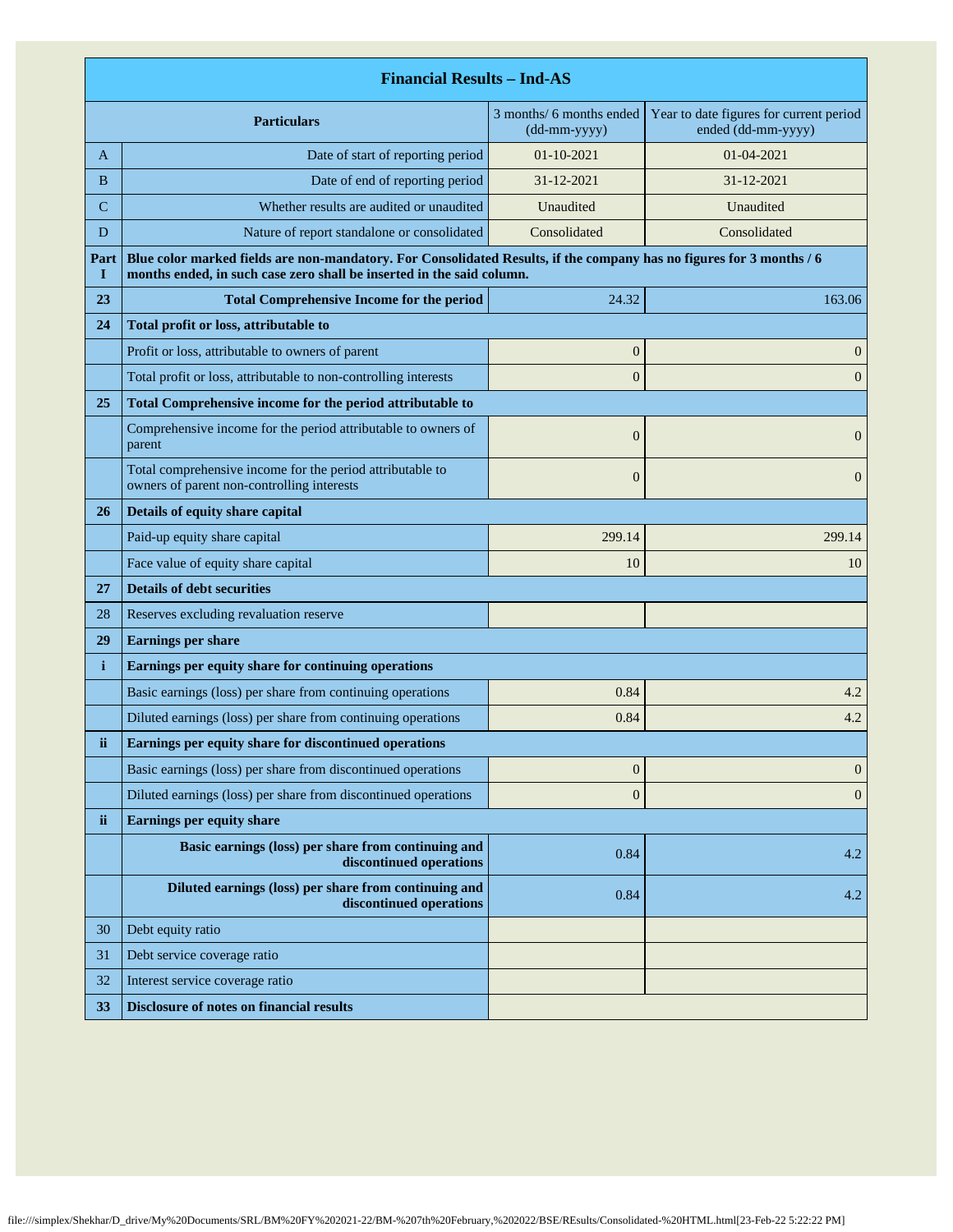| Format for Reporting Segmenet wise Revenue, Results and Capital Employed along with the company results |                                                                        |                                          |                                                               |
|---------------------------------------------------------------------------------------------------------|------------------------------------------------------------------------|------------------------------------------|---------------------------------------------------------------|
| <b>Particulars</b>                                                                                      |                                                                        | 3 months/ 6 month ended (dd-<br>mm-yyyy) | Year to date figures for current period ended<br>(dd-mm-yyyy) |
| Date of start of reporting period                                                                       |                                                                        | 01-10-2021                               | 01-04-2021                                                    |
|                                                                                                         | Date of end of reporting period                                        | 31-12-2021                               | 31-12-2021                                                    |
| Whether accounts are audited or unaudited                                                               |                                                                        | Unaudited                                | Unaudited                                                     |
|                                                                                                         | Nature of report standalone or consolidated                            | Consolidated                             | Consolidated                                                  |
| $\mathbf{1}$                                                                                            | <b>Segment Revenue (Income)</b>                                        |                                          |                                                               |
|                                                                                                         | (net sale/income from each segment should be disclosed)                |                                          |                                                               |
|                                                                                                         | <b>Total Segment Revenue</b>                                           |                                          |                                                               |
|                                                                                                         | <b>Less: Inter segment revenue</b>                                     |                                          |                                                               |
|                                                                                                         | <b>Revenue from operations</b>                                         |                                          |                                                               |
| $\overline{c}$                                                                                          | <b>Segment Result</b>                                                  |                                          |                                                               |
|                                                                                                         | Profit $(+)$ / Loss $(-)$ before tax and interest from each segment    |                                          |                                                               |
|                                                                                                         | <b>Total Profit before tax</b>                                         |                                          |                                                               |
|                                                                                                         | <i>i.</i> Finance cost                                                 |                                          |                                                               |
|                                                                                                         | ii. Other Unallocable Expenditure net off<br><b>Unallocable income</b> |                                          |                                                               |
|                                                                                                         | Profit before tax                                                      |                                          |                                                               |
| 3                                                                                                       | (Segment Asset - Segment Liabilities)                                  |                                          |                                                               |
|                                                                                                         | <b>Segment Asset</b>                                                   |                                          |                                                               |
|                                                                                                         | <b>Total Segment Asset</b>                                             |                                          |                                                               |
|                                                                                                         | <b>Un-allocable Assets</b>                                             |                                          |                                                               |
|                                                                                                         | <b>Net Segment Asset</b>                                               |                                          |                                                               |
| 4                                                                                                       | <b>Segment Liabilities</b>                                             |                                          |                                                               |
|                                                                                                         | <b>Segment Liabilities</b>                                             |                                          |                                                               |
|                                                                                                         | <b>Total Segment Liabilities</b>                                       |                                          |                                                               |
|                                                                                                         | <b>Un-allocable Liabilities</b>                                        |                                          |                                                               |
|                                                                                                         | <b>Net Segment Liabilities</b>                                         |                                          |                                                               |
|                                                                                                         | <b>Disclosure of notes on segments</b>                                 |                                          |                                                               |